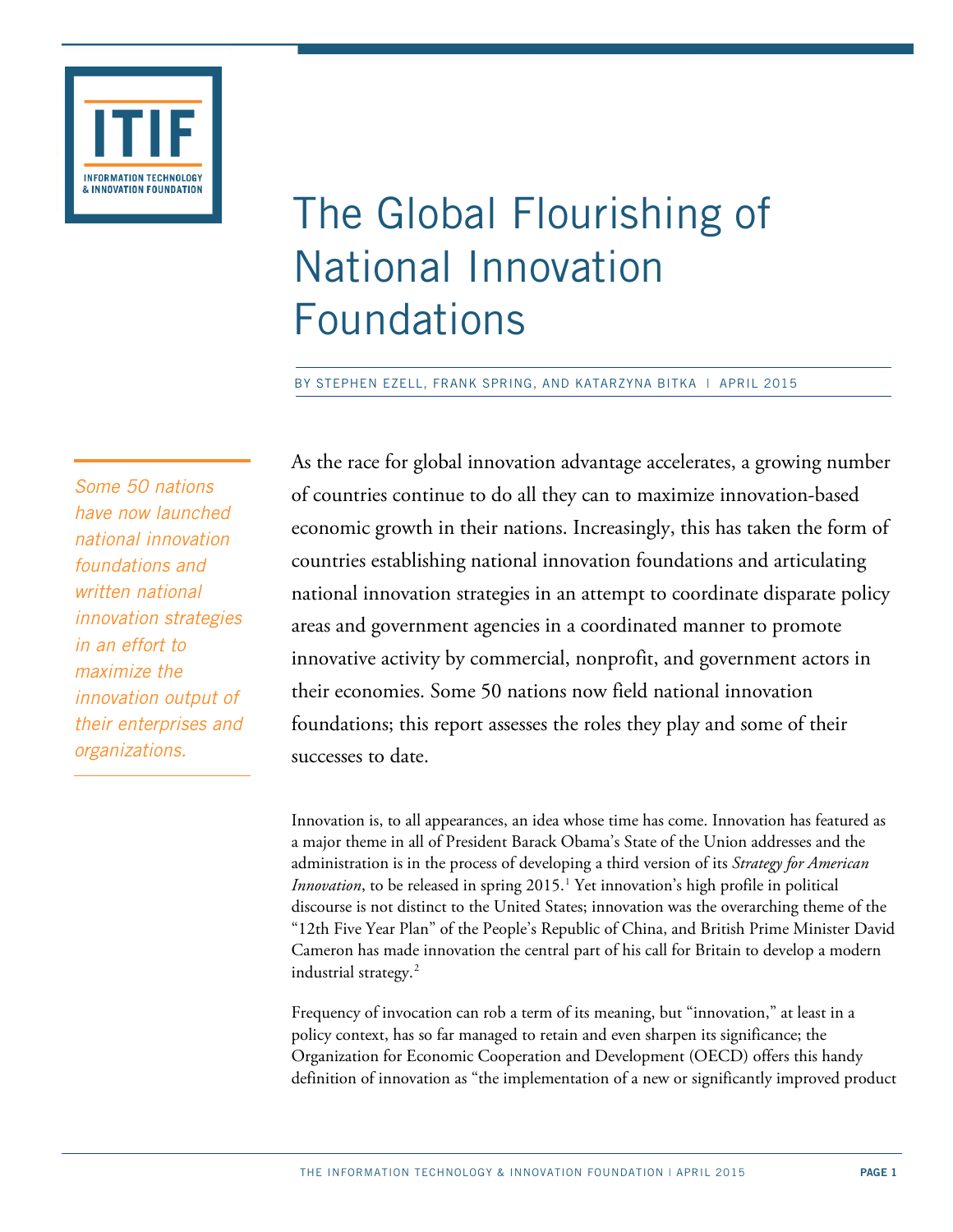(that is, a physical good or service), process, a new marketing method, or a new organizational method in business practices, workplace organization, or external relations." While this is a good definition, innovation put simply is about the creation of new value for the world.

Public rhetoric is, of course, hardly synonymous with action. American presidents and British prime ministers have been talking up "innovation" since at least the 1970s, but efforts to promote innovation through direct government action or support for innovation infrastructure have been inconsistent at best. Meanwhile, a number of America's leading competitors have aggressively launched national innovation foundations or agencies specifically designed to promote innovation within their home countries. In some cases, these are government agencies (such as Uruguay's National Research and Innovation Agency or the Danish Agency for Science, Technology, and Innovation), while others are autonomous or quasi-autonomous non-governmental organizations (such as the Finnish Funding Agency for Technology, Tekes, or the United Kingdom's National Endowment for Science, Technology, and the Arts, "NESTA").

Table 1 lists 30 out of the more than 50 countries throughout the world that have created government-chartered entities specifically charged with promoting innovation. Some, like Finland, even have two national innovation foundations—in Finland's case, Tekes focuses on commercial innovation while SITRA (Finland's first innovation foundation) focuses on government and social innovations. While the oldest agencies, such as SITRA and Brazil's FINEP, date back to the late 1960s, the majority spawned within the last 15 years, during the Information Age. They are to be found in economies of all sizes and stages of development, from Colombia, Ghana, Kenya, and Uruguay to India, Indonesia, and Japan. Moreover, many innovation agencies in Central and Eastern Europe emerged from the effort to maximize the impact of European Union (EU) Structural Funds dedicated to research and innovation in these countries. An initial survey shows a wide spectrum of budgets and organizational mandates, suggesting that the construction and direction of a national innovation foundation may still be as much an art as a science. The best national innovation foundations and strategies are lean and nimble, able to shift their operations and priorities at the speed at which modern innovation and technological development unfolds. Moreover, most innovation agencies recognize the global character of innovation value chains and build their outposts in "innovation hotspots" abroad, including in Silicon Valley (e.g., Innovation Norway, Vinnova, POLSKA Silicon Valley Acceleration Center, etc.), Shanghai (Innovation Center Denmark, Tekes), and other locations where they can best support information and business flows with their home countries.

Yet despite the wide variety of these approaches, it is possible to group national innovation foundations by their operational missions and goals—a critical first step toward assessing the different models in the field (the focus of this report). Ultimately, this should lead to a practical comparison of effectiveness and evaluation of best practices.

*The best national innovation foundations and strategies are lean and nimble, able to shift their operations and priorities at the speed at which modern innovation and technological development unfolds.*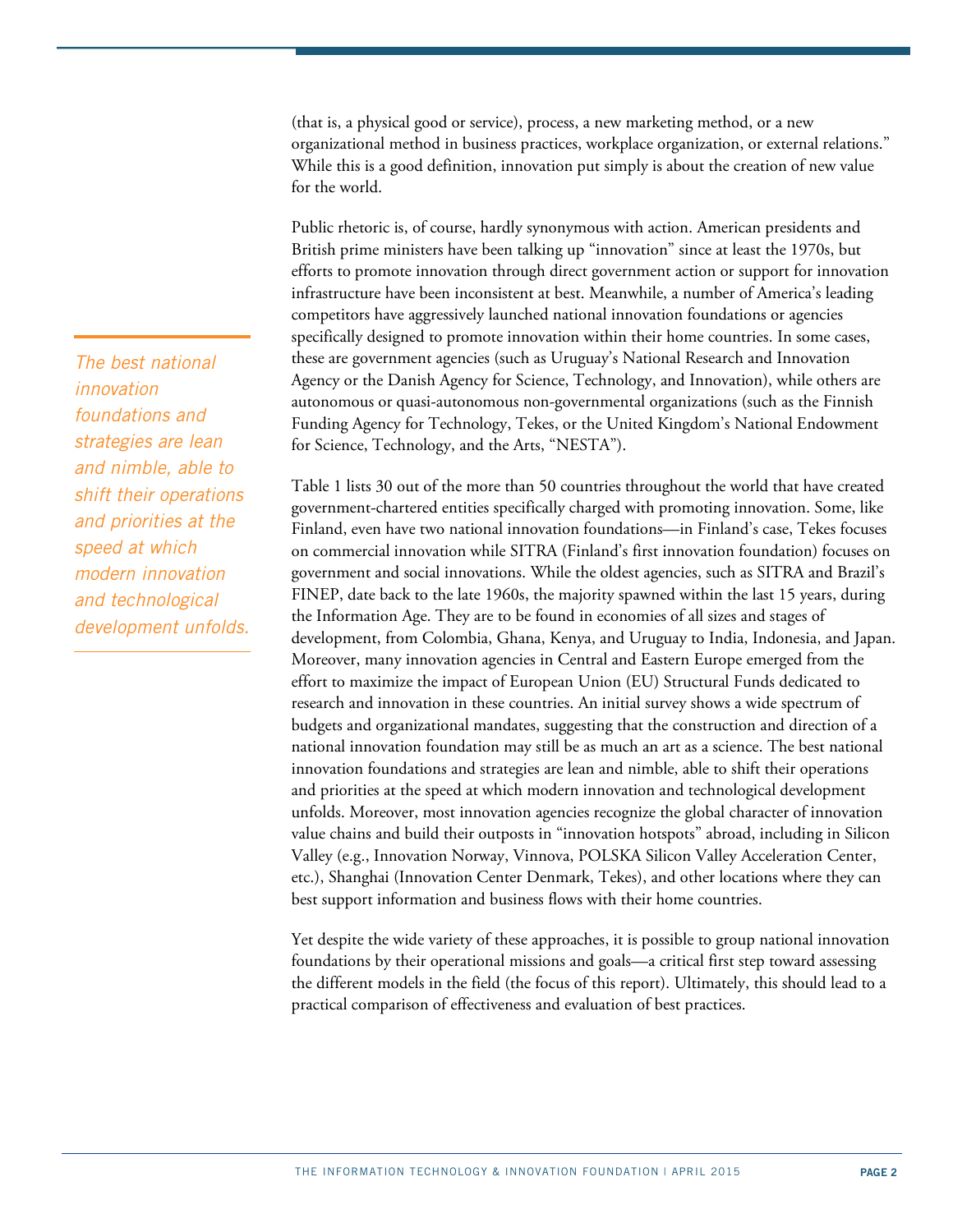| <b>Country</b>         | <b>National Innovation Agency/Foundation</b>                                                                                                           | Year<br><b>Founded</b> |
|------------------------|--------------------------------------------------------------------------------------------------------------------------------------------------------|------------------------|
| <b>Chile</b>           | National Innovation Council for Competitiveness                                                                                                        | 2005                   |
| China                  | Ministry of Science and Technology                                                                                                                     | 1998                   |
| Croatia                | The Business Innovation Croatian Agency                                                                                                                | 1998                   |
| <b>Czech Republic</b>  | The Technology Agency of the Czech Republic                                                                                                            | 2009                   |
| <b>Denmark</b>         | Danish Agency for Science, Technology, and Innovation                                                                                                  | 2006                   |
| <b>Finland</b>         | Tekes and SITRA                                                                                                                                        | 1983                   |
| <b>Hungary</b>         | National Innovation Office                                                                                                                             | 2010                   |
| India                  | National Innovation Foundation                                                                                                                         | 2000                   |
| <b>Ireland</b>         | Forfas                                                                                                                                                 | 1994                   |
| Japan                  | New Energy and Industrial Technology Development<br>Organization (NEDO)                                                                                | 1980                   |
| Lithuania              | Agency for Science, Innovation and Technology                                                                                                          | 2010                   |
| Kenya                  | The Kenya National Innovation Agency                                                                                                                   | 2013                   |
| <b>Korea</b>           | Korea Industrial Technology Foundation                                                                                                                 | 2001                   |
| Malaysia               | Agensi Inovasi Malaysia                                                                                                                                | 2010                   |
| <b>The Netherlands</b> | <b>SenterNovem</b>                                                                                                                                     | 2004                   |
| <b>New Zealand</b>     | Ministry of Business, Innovation, and Employment                                                                                                       | 2012                   |
| <b>Norway</b>          | Innovasjon Norge                                                                                                                                       | 2004                   |
| Peru                   | National Council for Science, Technology and Technological<br>Innovation (CONCYTEC)                                                                    | 2004                   |
| Poland                 | National Centre for Research and Development                                                                                                           | 2007                   |
| Portugal               | Portuguese Agency for Competitiveness and Innovation                                                                                                   | 1975                   |
| Romania                | Executive Agency for Higher Education, Research,<br>Development and Innovation Funding (UEFISCDI)                                                      | 2010                   |
| Slovenia               | SPIRIT Slovenia-Public Agency of the Republic of<br>Slovenia for the Promotion of Entrepreneurship, Innovation,<br>Development, Investment and Tourism | 2013                   |
| <b>Slovak Republic</b> | Slovak Innovation and Energy Agency                                                                                                                    | 2007                   |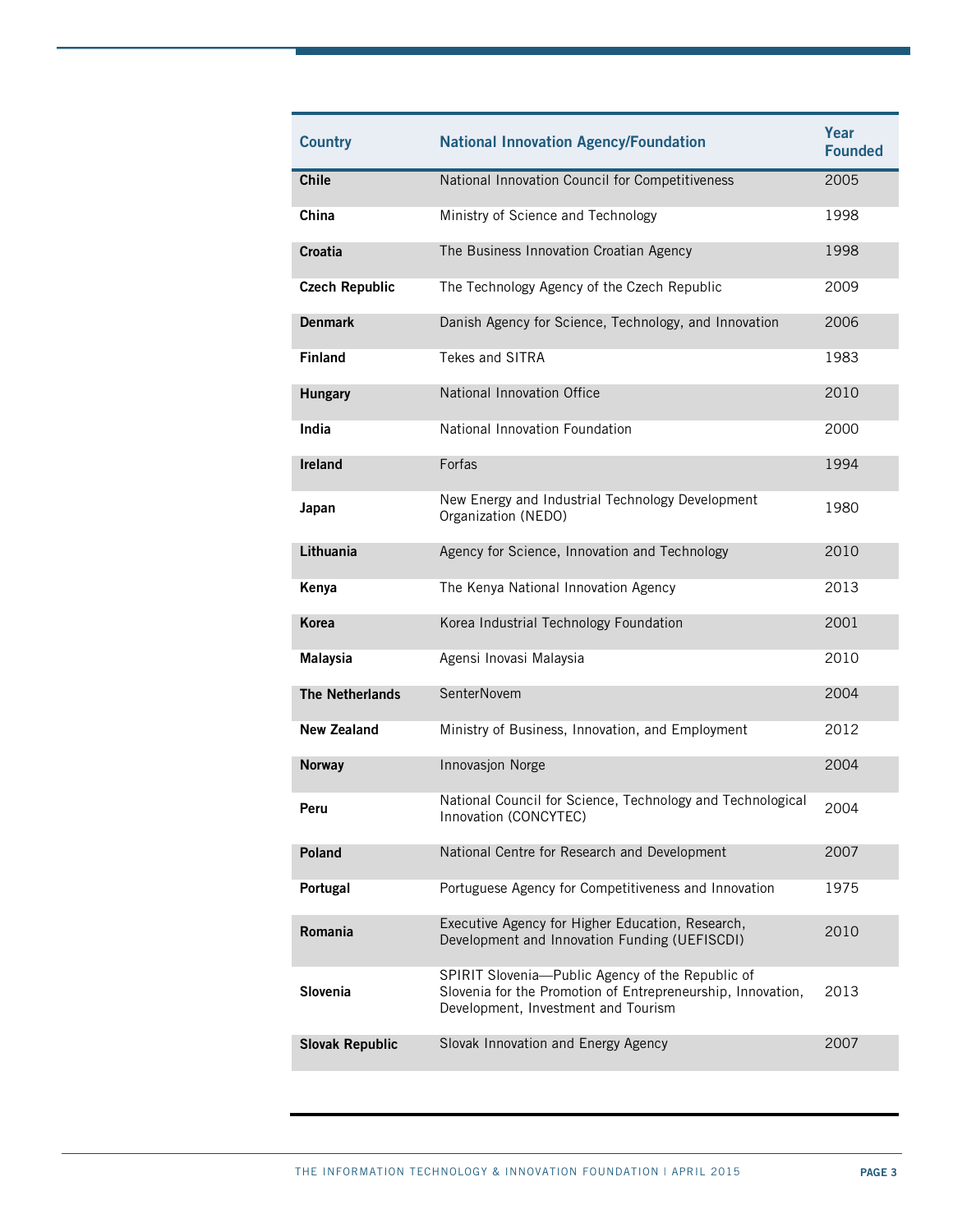| <b>Spain</b>          | Ministry of Science and Innovation - Centre for the<br>Development of Industrial Technology (CDTI) | 1977 |
|-----------------------|----------------------------------------------------------------------------------------------------|------|
| South Africa          | National Advisory Council on Innovation                                                            | 2006 |
| Sweden                | <b>VINNOVA</b>                                                                                     | 2001 |
| Taiwan                | Industrial Technology Research Institute                                                           | 1973 |
| <b>Thailand</b>       | National Innovation Agency                                                                         | 2003 |
| <b>United Kingdom</b> | Department of Business, Innovation, and Skills                                                     | 2009 |
| Uruguay               | National Research and Innovation Agency (ANII)                                                     | 2008 |

#### **Table 1: Selected Countries Fielding a National Innovation Agency or Foundation[3](#page-15-2)**

This effort has more than academic merit; national innovation entities may wish to improve their own performance based on the best practices of their peers (particularly in times of austerity, with the attendant budgetary threats), while nations without welldeveloped innovation foundations or agencies (including the United States) may wish to close the gap with their competitors based on established best practices (as the Information Technology and Innovation Foundation and Brookings Institution argue in *Boosting Productivity, Innovation, and Growth through a National Innovation Foundation*).[4](#page-15-3) Innovation is cumulative and collaborative, but it is also competitive; countries that ignore avenues of advance in the innovation race do so at their peril.

In outlining the various functions of a national innovation agency or foundation, it is important to draw a distinction between national innovation entities (NIEs, for the purpose of this discussion), and national science foundations. Due to the fact that NIEs tend to deal substantially with research in science and technology (the basis of so many innovative products and practices), it would be understandable to conflate them with science foundations. The principle difference is that science foundations support scientific research for the sake of advancing knowledge and understanding; NIEs are more marketoriented, supporting research with a specific and practical eye toward a commercially viable result. They seek to enhance the innovative capacity of private sector organizations or government agencies.

The missions and operations of NIEs tend to cover one or more of four distinct fields:

Policy: Innovation policy touches an almost bewildering variety of disciplines, including education, transportation, taxation, communications, defense, and immigration (to name but a few), as all have a direct and significant impact on the development of an innovative economy. Most NIEs at least offer analysis and critique about how proposed government initiatives will affect their country's innovation competitiveness, while many generate their own policy recommendations and advocate for them, essentially operating as think tanks. For example, the South African National Advisory Council on Innovation takes this role as its sole mandate, evaluating its success based on the number and scale of its policy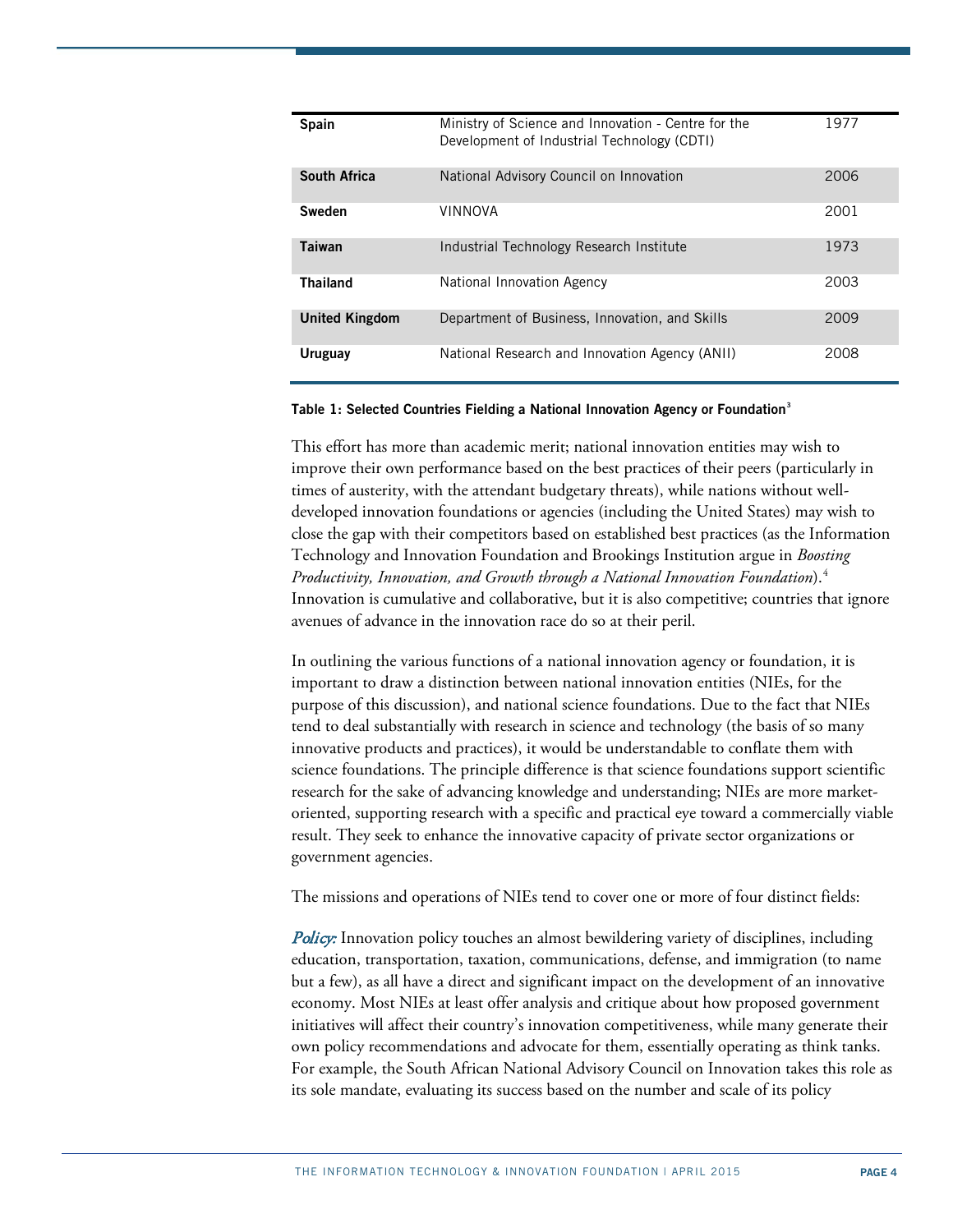interventions. Promoting innovation throughout a government's administrative agencies is also a core goal of most countries' NIEs.

**SME Investment:** A critical challenge for the innovation economy is capital access for techbased (or other innovative) start-ups or small-to-medium-sized enterprises (SMEs). While the market fills some of this need, a number of NIEs supplant a shortfall with regard to innovative SMEs' access to capital by getting directly involved in early-stage investment. This generally involves some degree of connecting young firms with established pools of capital, but many NIEs maintain their own investment funds specifically designed to support innovative small firms. These can be entirely independent (as with NESTA and TEKES), or a segment of a broader budget to support small businesses (as with France's OSEO or venture capital financing and co-investment by Poland's NCBR).

Research: Innovation is not exclusively about technology (a new management or marketing technique can certainly qualify), but most new products or services have their origin in some aspect of scientific or technical research. NIEs support this (again, with an eye toward a commercial outcome) via grants to researchers, or in some cases by engaging in research directly, as with Japan's NEDO. NIEs also support original research into innovation methods, techniques, strategies, and new business model development. On the research front, another core function of most NIEs is measuring the locus, extent, and effectiveness of innovative activity within a country's enterprises and industries.

Network Development & Management: The innovation infrastructure includes a number of resources—private capital, small firms, universities and researchers, communications and transportation specialists, and many aspects of government—that generally operate in isolation, or very limited association, but have significant power when coordinated. Most NIEs, such as Spain's CDTI, have some aspect of building and coordinating this network of resources in their portfolio, from introducing SMEs to investors or new markets, to assisting researchers, capital investors, and private firms with successful technology transfer. Moreover, many European agencies using Structural Funds have invested heavily in the development of infrastructure and networks of incubators, accelerators and business angels.

This paper examines the charter and operations of national innovation foundations in five countries—Uruguay, Taiwan, Switzerland, Finland, and Poland—nations chosen for the illustrative and disparate nature of their innovation entities.

#### **URUGUAY**

In 2007, Uruguay launched its own national innovation foundation, the National Research & Innovation Foundation (ANII). Uruguay created this new, innovation-focused institution because it recognized that "there is no development without innovation."[5](#page-15-4) Or, as one commentator put it, "Today, Uruguay's economic policies gear around innovation." Uruguay recognizes it must become a "learning society" with "an economy based on knowledge and powered by innovation."

ANII has a staff of 53 in Montevideo, which operated with an initial budget of \$120 million from 2008 to 2012. Today, ANII operates with an annual budget of \$35 million. ANII's funding comes both from the Uruguayan government and from external donors

*Innovation policy touches an almost bewildering variety of disciplines; education, transportation, taxation, communications, and immigration (to name but a few), as all have a direct and significant impact on the development of an innovative economy.*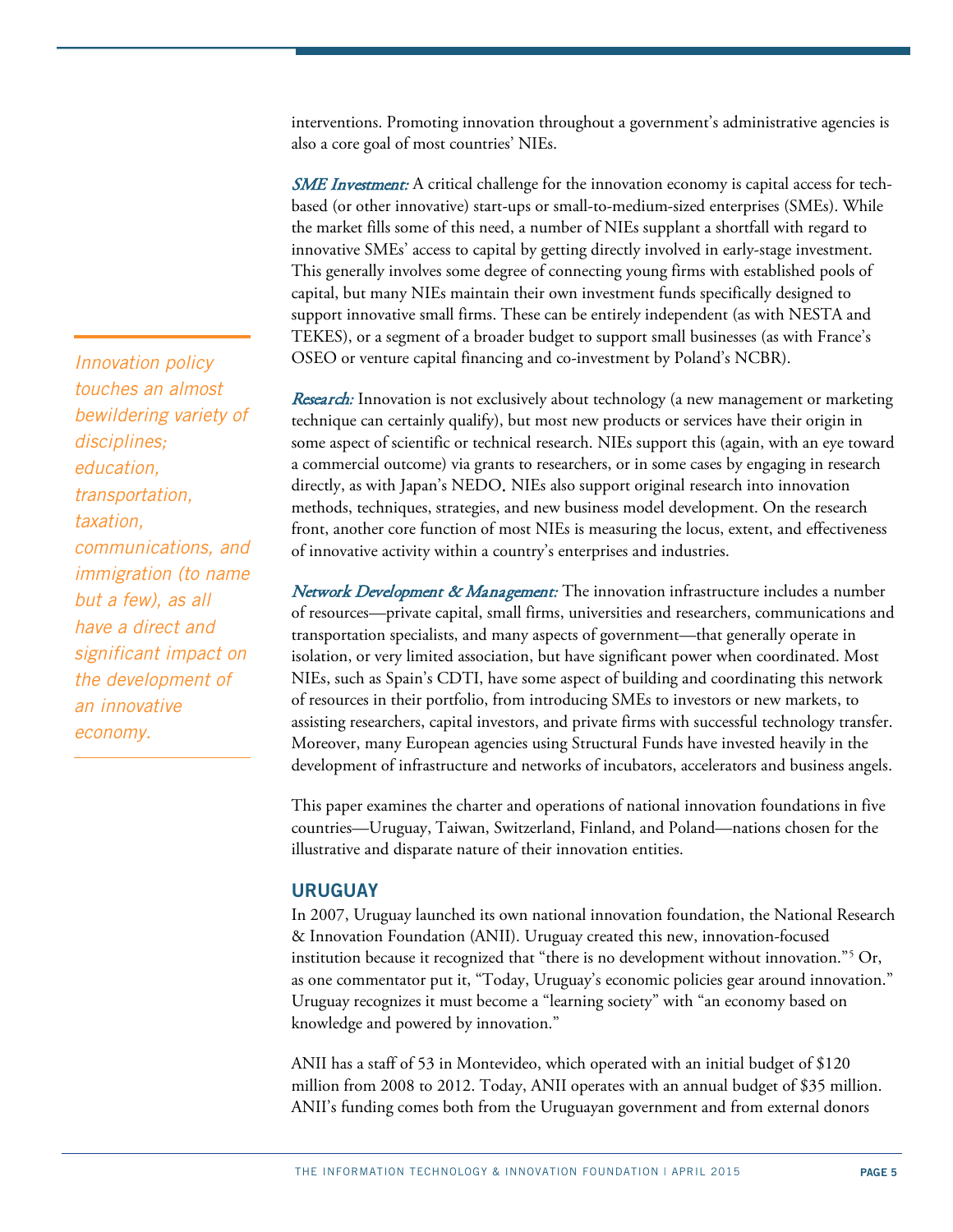such as the World Bank, the Inter-American Development Bank (IADB), and the European Union. ANII supports innovation efforts targeting key Uruguayan industries, including the country's agriculture, energy, and health sectors, and seeks to directly connect Uruguay's science, technology, and innovation policy with social, environmental, and macroeconomic goals. ANII's "main objectives include the design, organization, and administration of plans, programs, and instruments oriented toward scientifictechnological development, as well as the reinforcement and deployment of innovation capabilities."

Institutionally, ANII does not define Uruguay's R&D and innovation policies, but orchestrates and implements direction provided by an "interministerial cabinet of innovation" that includes eight cabinet-level ministries, including the Ministry of Economy and Finances, Ministry of Industry, etc. The National Research and Innovation Foundation is conceived of as a relatively small institution, operating agile, open and transparent mechanisms for allocating resources and systematic procedures for internal and external evaluation.

Uruguay decided to create ANII in response to several specific challenges. First, Uruguay faced low demand for innovation from companies, with its innovative enterprises confined primarily to those in the export sector, and even then innovative activities in those enterprises were limited to the incorporation of capital goods. Another challenge pertained to raising the R&D intensity (R&D investment as a share of GDP) of the Uruguayan economy, which in 2014 was less than 0.4 percent. Moreover, there was little strategic focus on federal R&D investment; the research agenda was not focused on specific economic, industry, or social challenges but was basically defined by individual researchers. Thus, ANII plays an important role in redesigning Uruguay's national innovation system and in better ensuring that the country's R&D investments contribute to improved social and economic outcomes.

Since its founding in 2007, ANII's largest initiatives have been developing a national system of research and innovation for Uruguay (for which it received a \$26 million grant from the World Bank) and launching a Technological Development Program (for which it received a \$34 million contribution from IADB). ANII supports innovation through a number of instruments. Several of the most important are its support for high-impact, technology-based projects, support to innovative enterprises, support for public-private innovation consortiums, and development of technological, sectoral, and regional innovation networks. For example, ANII supports both enterprises' specific innovation efforts and also the strengthening of enterprises' innovation capacities by providing nonrefundable co-financing of selected innovation projects that increase the competitiveness, productivity, or profits of enterprises. In exceptional cases, ANII provides seed capital to innovative new enterprises whose products or services can be "interwoven into different experiences at a national level." ANII sees this as "subsidies to share innovation risk in enterprise and to increase competitiveness." Other core activities include fostering enterprises' R&D capabilities, in part by supporting human resources training, and supporting coordination between academe and industry toward innovation activities.

*Uruguay created its new, innovationfocused institution because it recognized "there is no development without innovation."*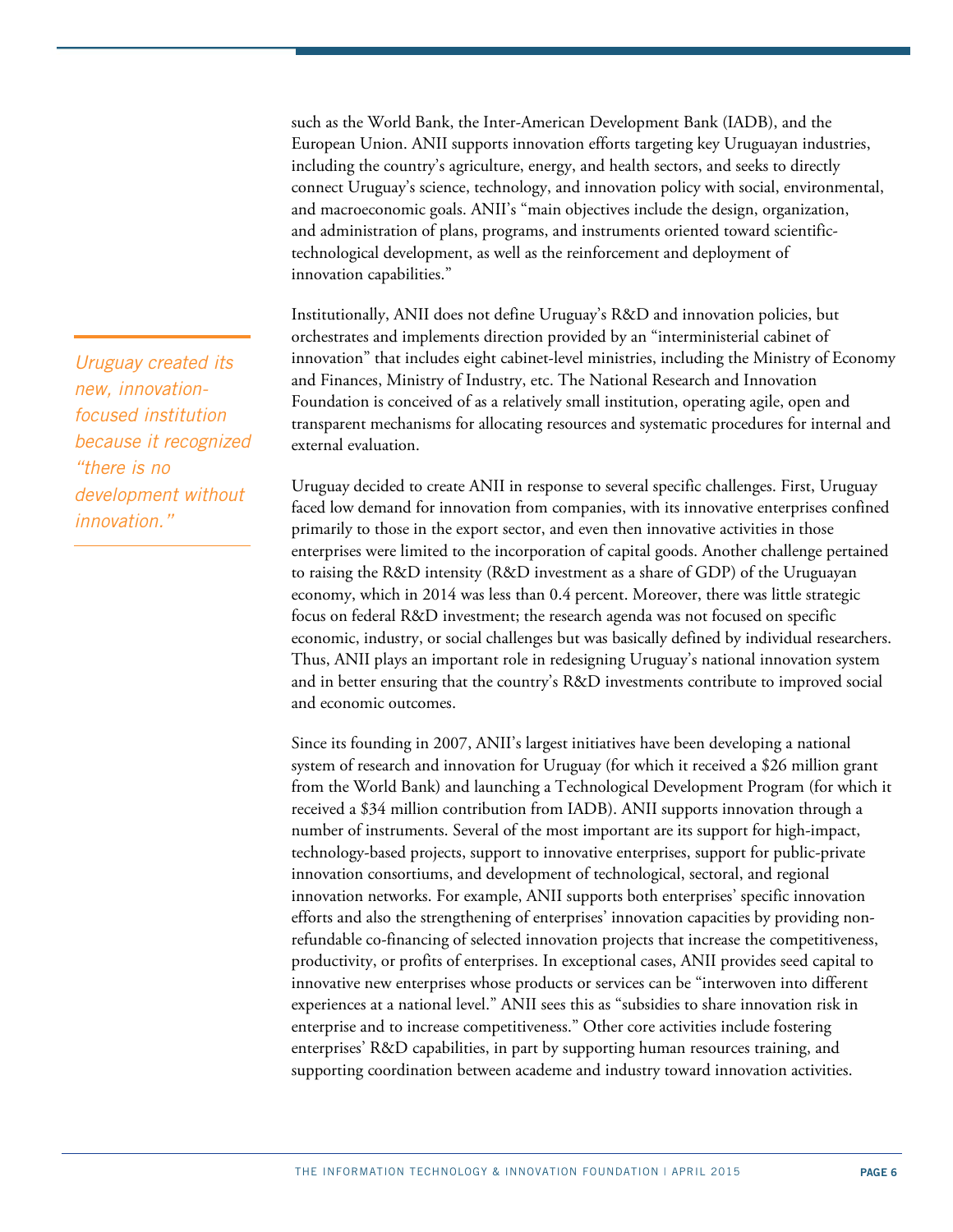ANII further collects data on Uruguayan innovation intensity, conducting surveys of innovation activities in Uruguayan services and manufacturing industries.

As ANII has only been in service for eight years, a formal institutional evaluation of the program's success has yet to be undertaken. However, the World Bank has attributed Uruguay's economic recovery in the latter half of the 2000s and early 2010s in large part to the country's innovation policies.<sup>[6](#page-15-5)</sup>

### **TAIWAN**

Founded in 1973, Taiwan's Industrial Technology Research Institute (ITRI) is a nonprofit research and development institute that conducts R&D in applied technologies to advance private-sector growth. Over the past three decades, ITRI has helped Taiwan establish innovative science and technology industries, assisted traditional industries in technology upgrading, provided training for industrial technology talent, and blazed trails for many advanced and critical industries along Taiwan's journey of industrial development. ITRI has played an instrumental role in transforming Taiwan from a labor-intensive to high-tech economy and building Taiwan's international economic competitiveness. Many of Taiwan's most successful high-tech companies, including the semiconductor titans Taiwan Semiconductor Manufacturing Corporation (TSMC) and United Microelectronics Corporation (UMC), can trace their origins to ITRI.<sup>[7](#page-15-6)</sup>

ITRI has 5,728 personnel, 75 percent of whom hold master's or doctorate degrees. ITRI focuses on six core technology areas: Information and Communications Technology (ICT); Electronics and Optoelectronics; Materials, Chemicals, and Nanotechnology; Biomedical and Medical Devices; Mechanical and Systems; and Green Energy and Environment. ITRI personnel have played an important role in the development of countless next-generation technologies, including WIMAX wireless broadband, solar cells, radio frequency identification technology (RFID), light electric vehicles, flexible displays, 3-D ICTs, and telecare technologies. Several ITRI labs, including the Flexible Electronics Pilot Lab and the Nanotechnology Lab, provide international-level research platforms where R&D can be conducted jointly with global partners. ITRI also focuses on service innovation—in particular, leveraging ICTs to bolster the competitiveness of Taiwan's services industries.

ITRI focuses heavily on the development of applied technologies that can bolster the competitiveness of Taiwan's increasingly technology-based economy. ITRI holds more than 14,571 patents and its personnel produce an average of five new patents *every day.* In 2010, ITRI filed 2,004 national and international patent applications, of which 1,368 were approved, 940 of those in foreign countries. In fact, ITRI ranked number 53 in terms of entities receiving U.S. patent grants in 2009 and was the leading patent applicant in China from 200[8](#page-15-7) to 2009, applying for 490 patents.<sup>8</sup>

But for ITRI, it's not just about creating new technology; it's about taking that technology and spinning it off into viable enterprises. Thus, ITRI has cultivated 70 CEOs and assisted in the creation of over  $165$  start-up and spinoff companies.<sup>[9](#page-15-8)</sup> In other words, ITRI is both about directly creating new technology and about directly creating innovative new companies. But ITRI also works with existing companies/industries to assist them in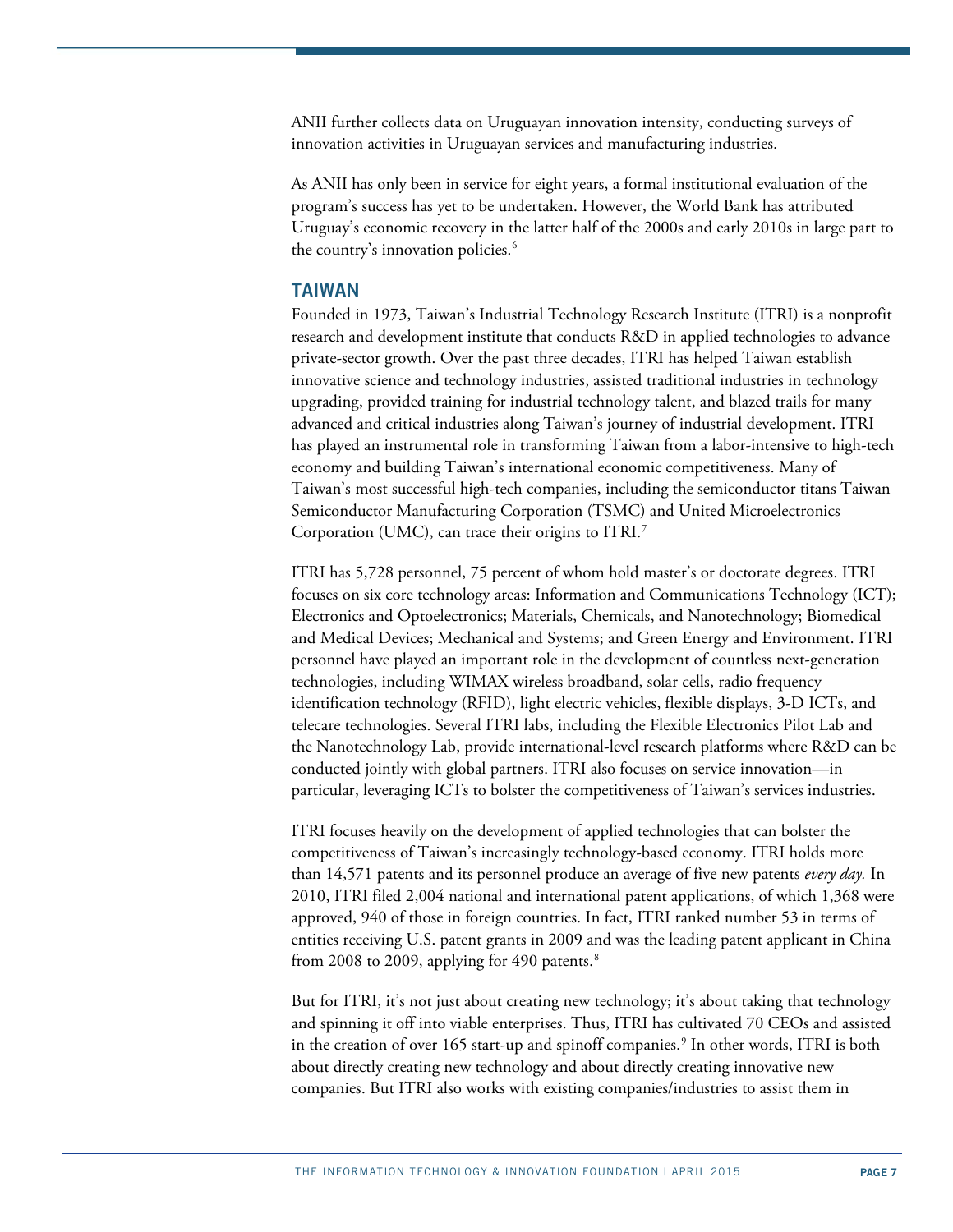technological research or technological upgrading projects. In 2010, ITRI completed 15,139 such "industrial services" cases, with SMEs accounting for 74 percent of firms assisted and larger enterprises 26 percent. ITRI further provided support to 1,189 RD&I (research, development, and innovation) projects at Taiwanese firms in 2010, with the contribution totaling NT\$28.5 billion (\$951 million). Of this, 28 percent of the RD&I projects ITRI supported were in the ICT sector; 24 percent in Mechanical & Systems; 17 percent in Energy and Environment; 15 percent in Materials, Chemicals, and Nanotechnology; 9 percent in Biomedical & Medical Devices; and 8 percent in Electronics and Optoelectronics.

Taiwan's experience shows that government support can be crucial in helping a country achieve rapid technological catch up. ITRI was founded under the direction of Minister of Economic Affairs Sun Yun-suan and the leadership of its first president, Chao Chen Wang. A driving motivation was to transform Taiwan's existing export industries—which were developed in the 1960s and centered on textiles, shoes, plastic toys, and agriculture—to the more sustainable fields of petrochemicals, machine tools, and electronics. ITRI has played a key role in facilitating synergy and linkage among government, industry, and universities and thus played a pivotal role in the successful commercialization of innovative products and services. ITRI has also helped SMEs absorb and assimilate existing technologies that they cannot invest in by themselves.

Put simply, ITRI proved instrumental in creating the semiconductor and electronics industry in Taiwan. United Microelectronics Corporation (UMC), spun off from the ERSO division of ITRI, was launched in 1980 in Hsinchu Science Park. It was Taiwan's first mainstream semiconductor company. UMC was followed by TSMC in 1986, the Taiwan Mask Corporation in 1988, and the Vanguard International Semiconductor Corporation in 1994. TSMC's first semiconductor wafer fabrication plant was set up on the ITRI campus in 1985.

Metrics and measures ITRI uses to evaluate its impact include the number of patents granted, licensing income/contracts, the number of spin-off companies, the income generated by industrial and research contract services, and the amount of induced investment through incubation operation.<sup>10</sup>

Finally, it's worth noting that American dollars, through the U.S. Agency for International Development (USAID), were instrumental in the 1960s in launching the China Productivity Center (the precursor to ITRI), whose purpose was to help Taiwanese manufacturers become more productive—and thus compete better with U.S. manufacturers.<sup>[11](#page-15-10)</sup> It's ironic that the United States understood the importance of bolstering the innovation potential of an ally in the Cold War through helping it set up an innovation foundation, but it still hasn't created a similar entity for itself.

## **SWITZERLAND**

Dating back to 1943, the Commission for Technology and Innovation (CTI), an independent agency within the Federal Administration, serves as Switzerland's innovation promotion agency. CTI's core mission is "getting science to market," a goal it achieves

*It's ironic that the United States understood the importance of bolstering the innovation potential of an ally, Taiwan, in the Cold War through helping it set up an innovation foundation, but it still hasn't created a similar entity for itself.*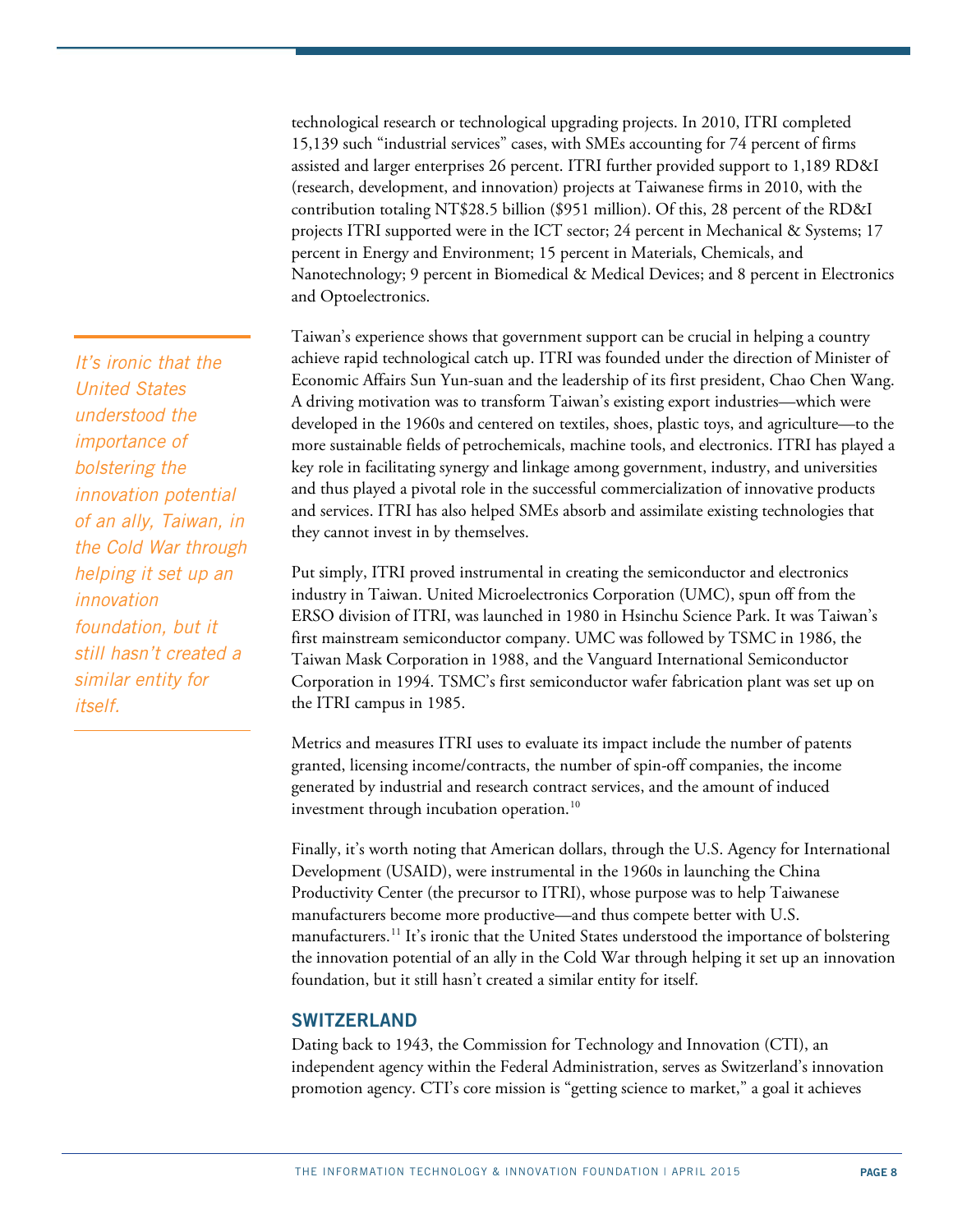through three principle activities: 1) supporting market-oriented R&D, in which companies pursue joint projects in collaboration with universities; 2) supporting the creation, incubation, and development of start-up companies by providing education, training, coaching, and access to financing; and 3) promoting knowledge and technology transfer (KTT) through regional networks. CTI seeks to sponsor joint innovation projects that can address a market need, achieve economic success, and/or bring added value to society.<sup>[12](#page-15-11)</sup>

CTI's staff of 135, half of whom focus on assessing/guiding innovation projects and half of whom focus on coaching start-up firms, are located across CTI's three divisions. The R&D Project Promotion Division helps bring innovations to market by contributing funding to R&D projects. The division focuses on four areas of scientific R&D project promotion: Life Sciences, including Biotech and Medtech (which accounted for 22 percent of funded R&D projects in 2011); Enabling Sciences (32 percent); Micro- and nanotechnologies (17 percent); and Engineering Sciences (29 percent). The Start-up and Entrepreneurship Division both supports innovative SMEs and seeks to make scientists more aware of the possibilities of entrepreneurship. The KTT Support Division encourages the mutual transfer of knowledge and technology between higher education institutions and companies wishing to pursue innovation projects. In 2011, CTI received CHF 110.8 million (\$113 million) in baseline funding and an additional CHF 114.5 million (\$117 million) in special support funding (a supplemental appropriation provided because of the rapid appreciation of the Swiss franc in recent years) which supported a total of 556 research projects.<sup>[13](#page-15-12)</sup> Over 70 percent of the approved projects were advanced by Swiss SMEs.

While CTI's goal is to support firm-level innovation, it does not do so by making direct investments in companies; rather CTI funding flows exclusively to eligible research institutes in Switzerland that partner with companies on RD&I projects. Known as the subsidiarity principle, it means that virtually all the R&D projects CTI supports involve collaborative efforts between universities and companies. Moreover, implementation partners (e.g., companies) must contribute at least half the funding on all R&D projects. As such, of the 556 projects CTI supported in 2011, 42 percent of total project funding came from CTI and the remainder was provided by industry. CTI funding is provided based on a bottom-up approach; that is, competition-driven evaluation of R&D proposals undertaken by enterprises and universities. CTI also works to promote international innovation partnerships and forge international connections for Swiss innovators.

As with Finland's Tekes, Switzerland's CTI is particularly focused on bolstering the innovation capacity of SMEs, which account for 99.7 percent of all Swiss firms and 67.5 percent of Swiss employment. As Figure 1 shows, CTI's programs address the four key challenges that start-ups face in crossing the "Valley of Death"—financing, seed money, know-how, and networking.

*Switzerland's innovation promotion agency, CTI, follows the subsidiarity principle, meaning that virtually all projects involve collaborative efforts between universities and companies.*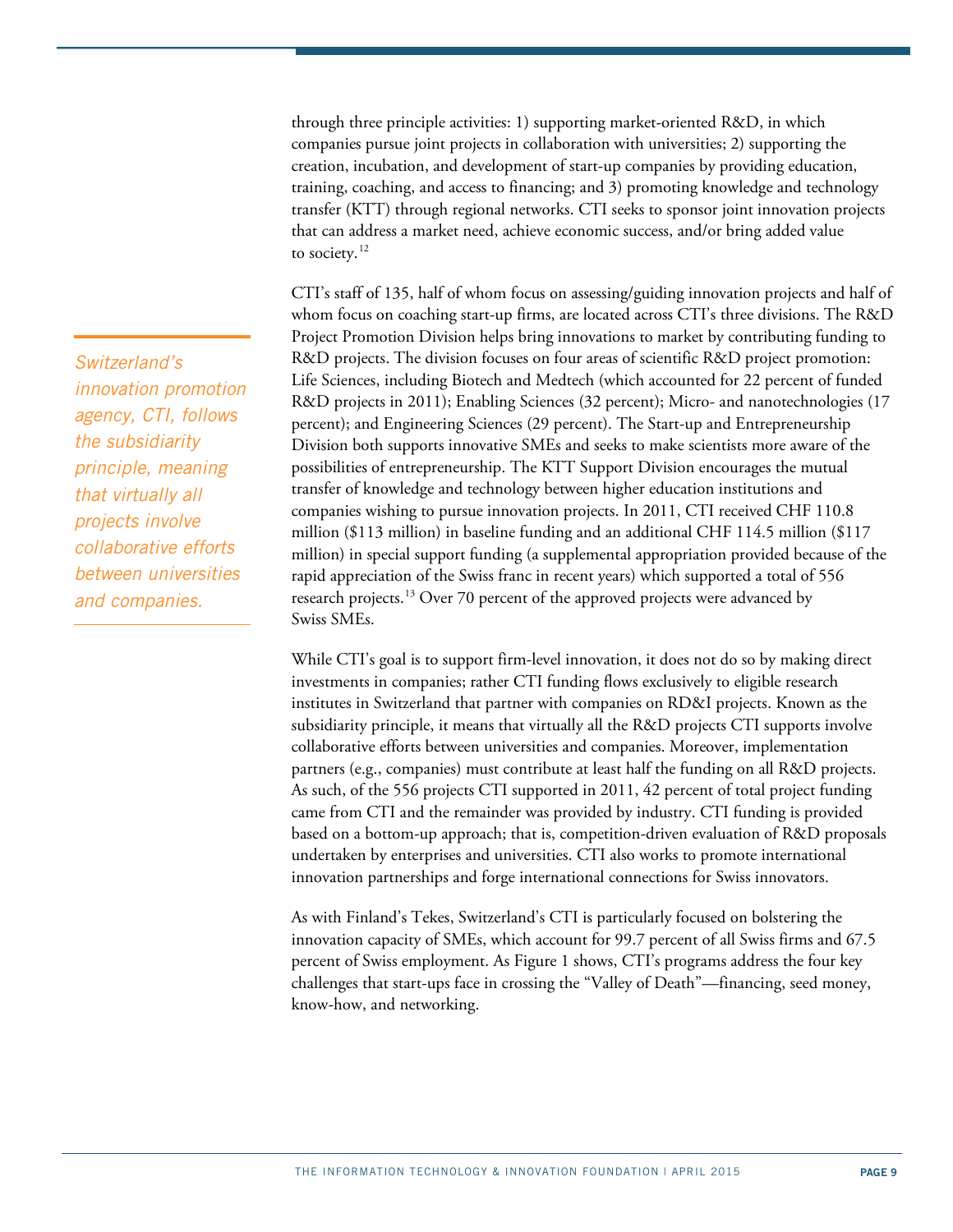

**Figure 1: CTI Start-up Addresses Four Key Challenges Facing Start-ups[14](#page-15-13)**

CTI's "CTI Start-up Programme" helps entrepreneurs to realize their innovative idea professionally. As part of the service, a business expert evaluates the entrepreneur's business model (based on criteria such as technology, market size, management quality, etc.) and if the business concept "passes inspection," CTI helps the entrepreneur craft a detailed business plan and strategy.<sup>[15](#page-15-14)</sup> Since 1996, CTI Start-up has reviewed more than  $1,800$ projects and awarded over 200 start-up enterprises the coveted *CTI Start-up* label (awarded to select companies upon completion of the CTI Start-up coaching process). For young start-ups, this is a major step toward success: the label confirms that the company's market prospects are good and that the company is a strong candidate for venture capital funding.[16](#page-15-15) The "CTI Invest" program supports Swiss high-tech companies that are looking for investors and that can participate in the CTI start-up coaching process. Another instrument CTI uses to support innovative, high-potential SMEs is the "innovation cheque," which allows SMEs to apply for a  $\epsilon$ 5,000 voucher they can redeem at universities or research institutions for assistance with technology feasibility studies, technology transfer, or in developing new technology.

CTI's Entrepreneurship Programme assists university graduates and professionals with novel business ideals and gives them coaching and training advice on how to create a company. CTI's "Venture Kick" program invites researchers to start their own businesses by financing the rapid development of product ideas that stem from their research projects.

CTI also encourages knowledge and technology transfer. Its "KTT Consortia" program focuses on intensifying collaboration between firms and universities at the regional level, enhancing the ability of firms to express specific needs for scientific knowledge (promotion of the pull process in KTT), building up regional KTT service centers as contact points for firms and universities, and providing better matching knowledge for firms (especially SMEs) and universities in innovation activities. CTI provides matching funding for four regional KTT consortia.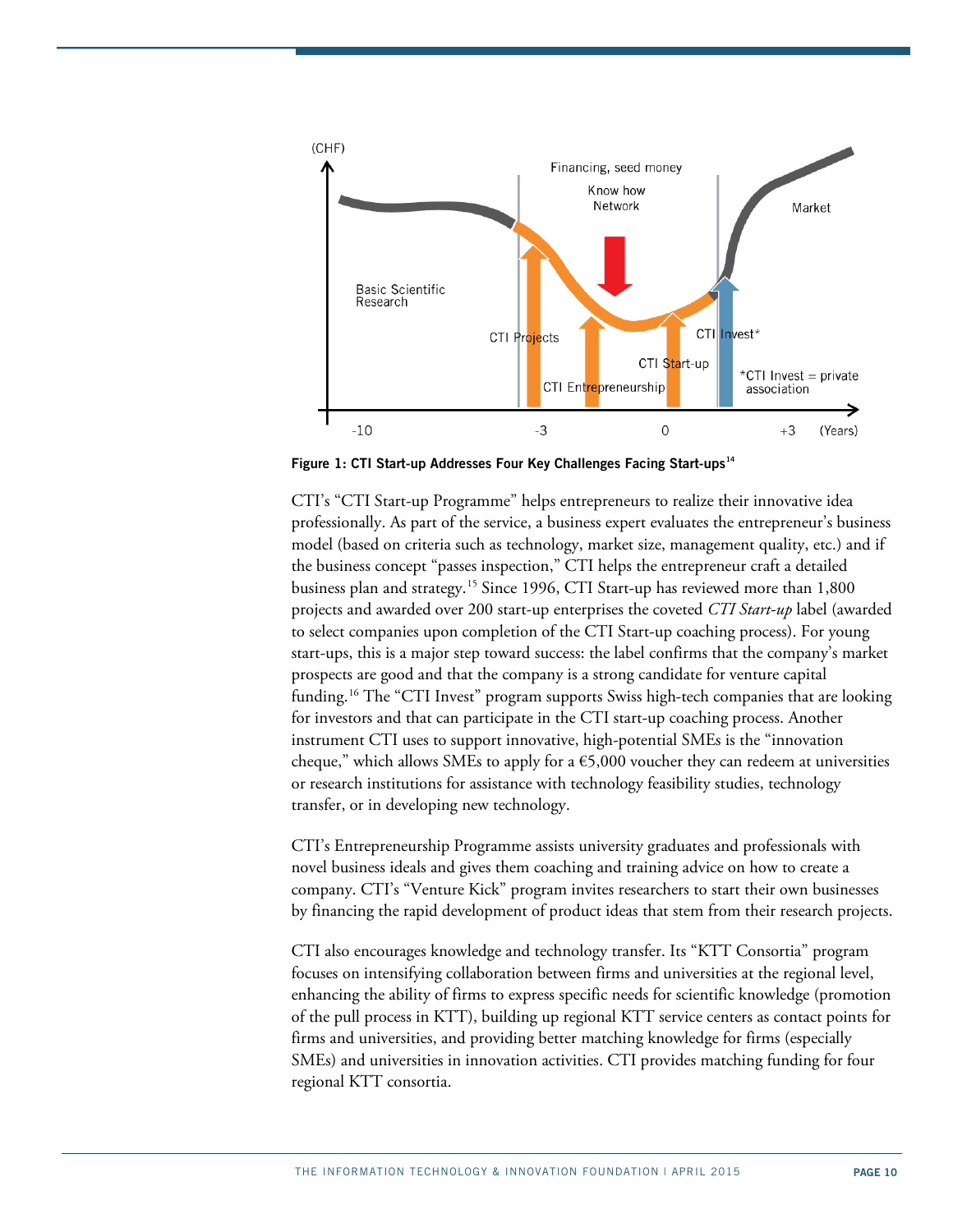Just like many other countries, Switzerland has made a firm commitment to innovationbased economic growth. It has not only maintained but even extended these investments despite the difficult economy wrought by the Great Recession. For example, Switzerland's response to the economic crisis of 2009 was to expand the country's investments in science, technology, and innovation, as the Swiss parliament increased R&D funding levels and launched the innovation cheque program to support innovation in small businesses.<sup>17</sup> These efforts have paid off: as the *Innovation Union Scoreboard 2011* notes, "Switzerland is the overall Innovation leader, continuously outperforming all EU27 countries."[18](#page-15-17)

Of particular note is the impressive survival rate among innovative SMEs that CTI has supported. Of the 269 companies awarded the coveted *CTI Start-up* label since 1996, 86 percent (231) survive today. Those companies have created over 3,700 jobs. While Switzerland boasts one of the strongest national innovation systems in Europe, as it looks to the future it sees several areas in which it can boost its performance, including addressing a lack of engineers, weakness in service innovation, cultural weakness in entrepreneurship, and a lack of absorptive capacity of SMEs.<sup>[19](#page-15-18)</sup>

## **FINLAND**

Founded in 1983, Tekes, Finland's Funding Agency for Technology and Innovation, is among the world's leading innovation agencies and has been a key contributor to Finland becoming an international leader in the field of science and innovation policy over the past 15 years, as reflected in innovation indices such as the *European Innovation Scoreboard* and ITIF's *The Atlantic Century I* and *II* reports*.* [20](#page-15-19) As an agency situated within the Finnish Ministry of Employment and the Economy, Tekes's mission is to "promote the development of Finnish industry and services by means of technology and innovation" with the goal of renewing industries, increasing-value added and productivity, boosting exports, generating employment, and promoting well-being.

Tekes primarily funds three distinct sets of leading-edge research, development, and innovation projects: those taking place at innovative, high-growth-potential young firms, at established companies, and those (often collaborative RD&I projects) taking place at universities or research institutes. Tekes has six core research focus areas: 1) natural resources and sustainable economy; 2) vitality of people; 3) intelligent environments; 4) business in global value networks; 5) value creation based on service solutions and intangible assets; and 6) renewing service and production by digital means. In addition, Tekes has been a key driver of services innovation research, promoting innovation in public sector procurement, the use of innovative practices throughout government, and userdriven and demand-led innovation principles.

Tekes's 294 employees worked from a 2011 budget totaling €610 million (\$754 million), of which €349 million (\$431 million) was invested in supporting enterprises' RD&I projects, and  $\epsilon$ 251 million (\$310 million) supported RD&I projects carried out by universities, research institutes, or polytechnics.<sup>[21](#page-15-20)</sup> Tekes's activities are overwhelmingly directed at smaller firms, with 60 percent of funding directed to SMEs (firms with less than 250 employees), 73 percent directed to firms with fewer than 500 employees, and 27 percent (€94 million; \$116 million) directed to larger enterprises. Tekes's €610 million of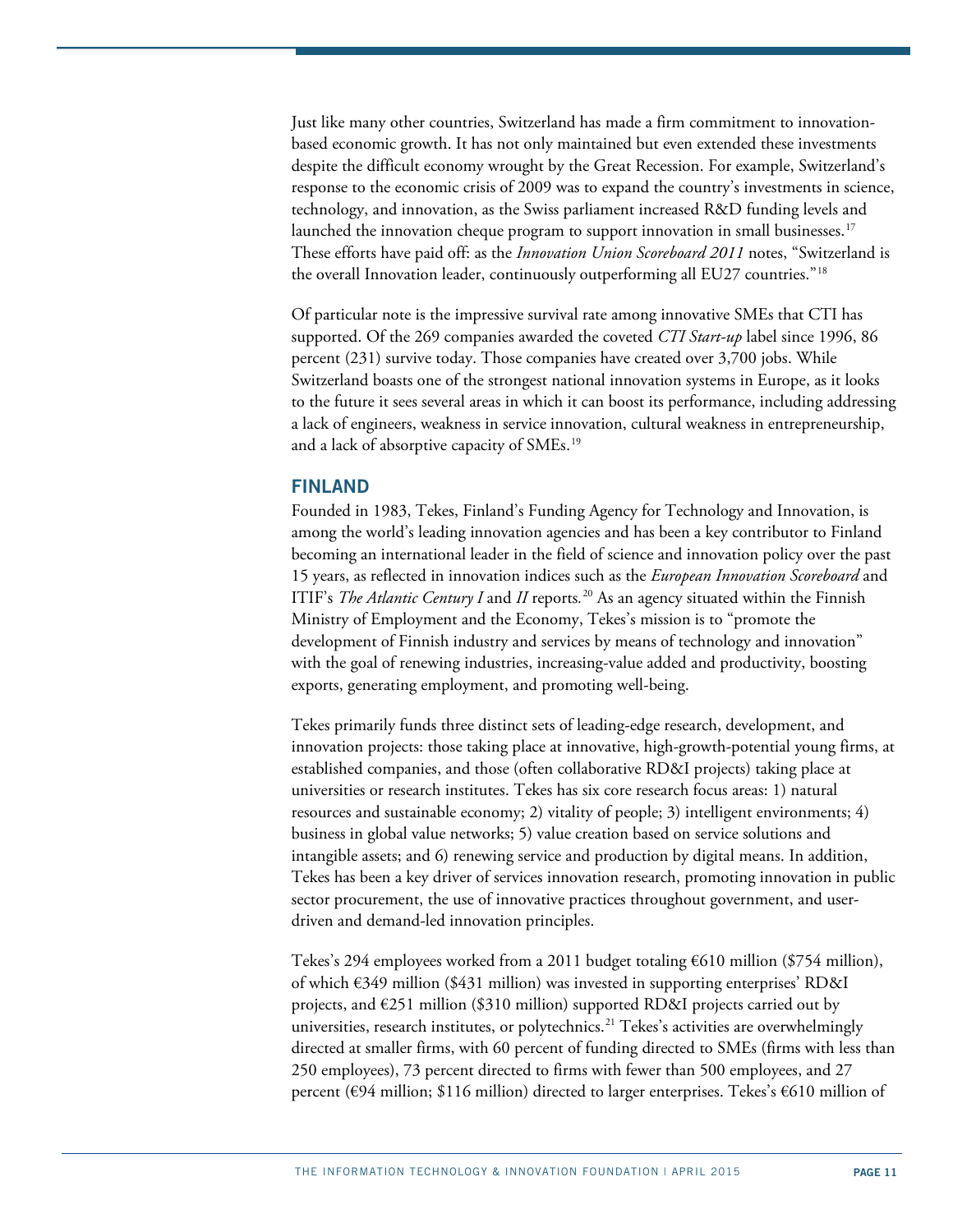funding in 2011 supported the completion of 1,550 RD&I projects, with 470 (30 percent) related to new or improved products, 396 (25 percent) to new or improved services, 279 (18 percent) to new or improved processes, and 840 to patent applications.

Tekes provides risk funding for R&D and innovation activities, placing particular priority on supporting growth-seeking, innovative SMEs. Tekes is particularly interested in supporting the most challenging projects of "forerunners"—highly innovative, technologybased, high-growth potential SMEs. Tekes also targets SMEs seeking growth through internationalization (promoting the internationalization of Finnish RD&I is a core Tekes goal) and seeks to help SMEs integrate into global value networks. A key reason Tekes is so focused on making robust investments in pioneering, growth-oriented SMEs is because the creation of new growth companies in Finland faces significant market failures in funding, in large part because of the lack of a well-developed venture capital marketplace. Tekes's support for large companies' RD&I projects focuses on competence building and is provided when the new skills or cooperation patterns of RD&I projects significantly impact third-party actors, or when a company is reinventing itself to effect change in its position in the global value network.<sup>22</sup> Tekes's  $\epsilon$ 251 million (\$310 million) in funding to universities and research institutions supported 600 research projects in 2011.

To facilitate RD&I collaboration between companies, universities, and research organizations, Finland has created Strategic Centers for Science, Technology, and Innovation, or "SHOKs," in which companies and research organizations work in close cooperation to strengthen the competence base and renew different branches of industry. These SHOKs represent new environments for knowledge creation, developing and applying new cooperation, co-creation, and interaction methods that help speed up the innovation process. The SHOKs essentially represent centers of excellence focused on cluster research and industrial R&D activities. There is a SHOK for each of Tekes's six core focus areas, and 20 percent of Tekes's funding is allocated to supporting collaborative research programs at the SHOKs.<sup>[23](#page-15-22)</sup> A January 2013 report, *License to SHOK*, evaluated Finland's SHOK program, finding the centers to be "a welcome promoter of industrydriven research [that have] defined their own research agendas and produced new instruments for innovation and research policy." It also noted, however, that the SHOKs needed to better balance "the tensions between the short-term interests of industry and the longer-term perspective required in the promotion of cutting edge or 'breakthrough' scientific research."<sup>[24](#page-15-23)</sup>

During its history, Tekes's focus has gradually shifted from R&D cooperation to technology policy to innovation policy, and accordingly its activities have evolved much more into supporting private-sector innovation.<sup>[25](#page-15-24)</sup> As evidence of this, research programs at the SHOKs are now chosen by industry, the Tekes board now features more industry representation, and the Tekes director general has a private-sector industrial background.

In 2012, Finland's Ministry of Economy and Employment underwrote a comprehensive evaluation of Tekes, finding the program to have "direct and positive impacts upon innovation activities." And actually, Tekes has achieved quite an impressive track record, both at the industry and firm level. It has activated firms to increase R&D; enabled the

*Finland's Tekes is among the world's leading innovation agencies and has been a key contributor to the country becoming an international leader in the field of science and innovation policy over the past 15 years.*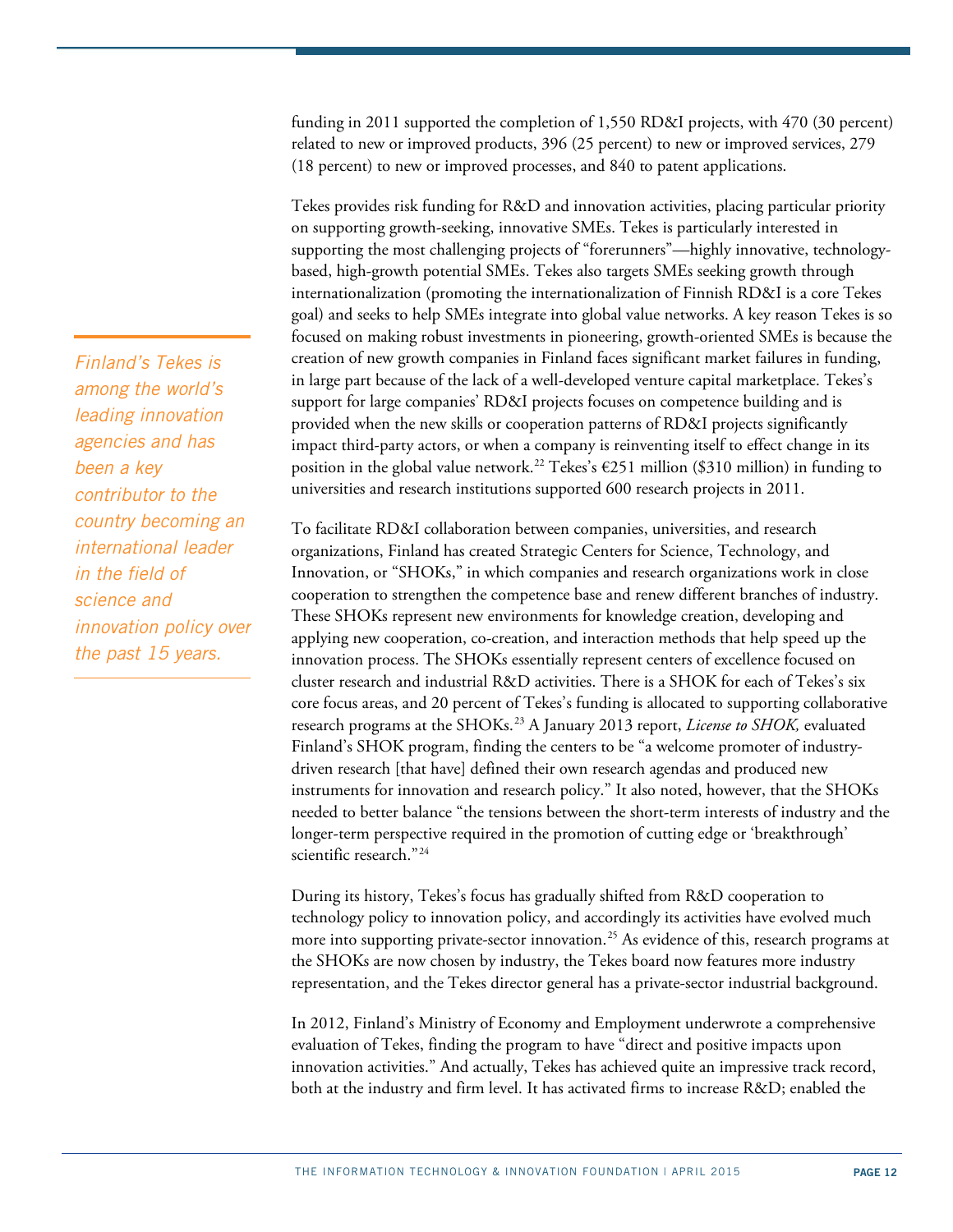creation and use of new knowledge and technologies; helped distribute the technological, business, and financial risk of R&D projects; and extended the size, scope, and duration of RD&I projects. Tekes funding has triggered innovations that increase the rate of growth, supported the globalization of Finnish industry, and helped commercialize new products, services, and business processes. Tekes has played a key role in the longer-term development of several industries (including the forest, ICT, and services industries), and proven instrumental in establishing new fields—such as biomaterials—in Finland.

Tekes's impact has been particularly pronounced at the firm level. In fact, one study found that Tekes has participated in the funding of 60 percent of Finnish innovations, with Tekes playing a significant role as a funder, activator, networker, or investor in 80 percent of those cases.[26](#page-15-25) Another study found that Tekes funding significantly aided 51 percent of Finnish innovations recorded from 1985 to 2007, and that Tekes's share of involvement in large companies introducing radical innovations reached 71 percent in  $2008.<sup>27</sup>$  $2008.<sup>27</sup>$  $2008.<sup>27</sup>$  And while Finland doesn't pick "national champion winners," effective public-private partnerships have played an indispensable role in supporting the incubation and growth of innovative Finnish firms. Indeed, the total share of high-growth companies in Finland that have received some form of public aid is 76 percent; Tekes supported approximately one-third of these firms.[28](#page-15-27) Two-thirds of companies believe Tekes funding has contributed to increased net sales. Finally, Tekes funding has clearly contributed to "input additionality," meaning that companies performing Tekes-funded R&D invest more of their own money in R&D than those without Tekes funding. While Tekes must continue to adapt along with the changing challenges facing the Finnish economy, Tekes's contributions have clearly been instrumental to the flourishing of Finland's innovation-based economy.

#### **POLAND**

The Polish National Innovation System is a rather recent one, formed in particular within the past few years, when a new institutional arrangement was needed to distribute EU Structural Funds dedicated for research and innovation. The system includes the National Center for Research and Development (NCBR), reporting to the Ministry of Science and Higher Education; the Polish Agency for Enterprise Development (PARP), reporting to the Ministry of Economy; Polish Universities, Research Centers and Technology Parks; Technology Commercialization Centers, Incubators, Accelerators, Business Support Organizations; and financial entities, such as venture capital funds, business angels networks, etc.

The key institution in the National Innovation System of Poland is NCBR—the executive agency of the Ministry of Science and Higher Education, in charge of implementing policies in the area of national science, technology, and innovation. NCBR was established in 2007 and has approximately 350 staff members. Since 2011, the center has become one of the key institutions implementing EU-funded measures within the Operational Program Innovative Economy (OPIE). It handled the grants distributed to research entities and innovative firms under two priorities: 1) research and development of new technologies, and 2) R&D infrastructure. The center disposed altogether of  $\epsilon$ 4.1 billion (\$4.52 billion) of EU funds in the 2007-2013 programs.<sup>[29](#page-15-28)</sup>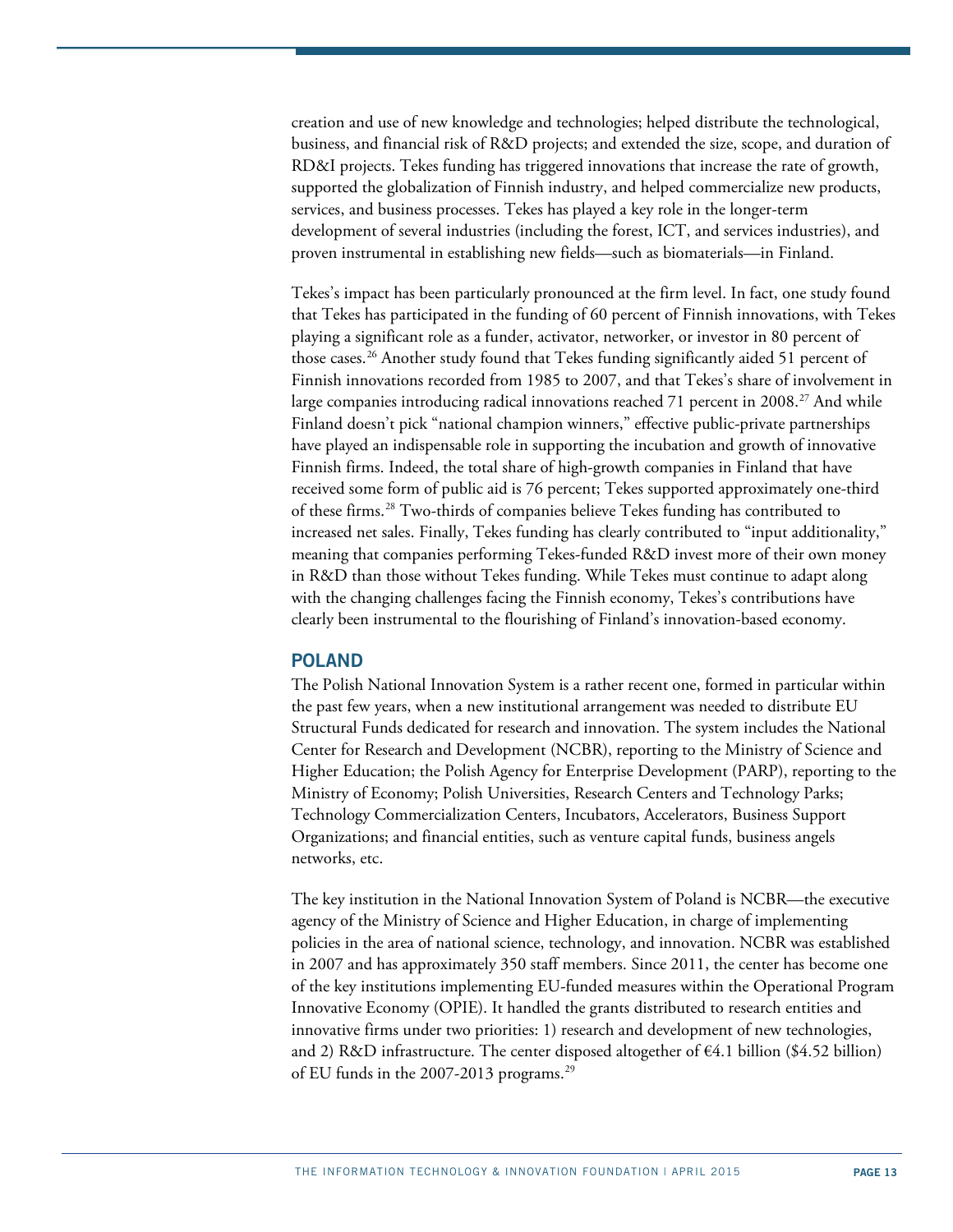*Poland has formed its national innovation system over the past several years with goals including bolstering university quality and commercialization activity and stimulating privatesector innovation.*

NCBR has integrated the EU-funded programs into the broader framework of its activities, including contributing to science and technology policy and funding measures for risky ventures. As the implementing agency, NCBR integrates within its programs the priorities of the National Research Plan and the Smart Specialization Strategy to ensure growing consistency between emerging scientific and industrial specializations. On the SME funding front, NCBR has been especially active through programs designed to channel money into venture capital funds and to stimulate the launch of projects commercializing technology. The major program undertaken in conjunction with VC funds is BRIdge VC, for which NCBR will bring zł110 million (\$29 million) of funding to the table, expecting zł100 million (\$26.6 billion) input from the venture funds. NCBR also runs sectoral programs, such as the shale gas program, social innovation program, and applied research program.[30](#page-15-29) It also runs a program supporting Polish innovative firms that expand in Silicon Valley: Go\_Global.pl.<sup>[31](#page-15-30)</sup> In order to drive research in areas defined as strategically important, NCBR runs programs such as BIOSTRATEG, funding research in the environment, forestry, and agriculture, and STRATEGMED, funding research in lifestyle diseases. According to an interview with World Bank experts on innovation policy, the employees of NCBR followed trainings developed by World Bank staff, ensuring the programs designed by the organization match the highest standards available within innovation policy practice.

The Ministry of Science and Higher Education is the key partner for NCBR in the area of strategic innovation policy planning in Poland. As the body responsible for higher education institutions across the country, including universities and research centers, it originally focused more on purely scientific programs and research grants. The ministry is the institution involved most closely in the drafting of a National Research Plan (one of the bases for the Smart Specialization scheme). It also provides the link between NCBR and universities.

In the area of SME funding, the work in Poland is divided between NCBR and other key institutions, namely the Ministry of Economy and Polish Agency for Enterprise Development (PARP). The ministry oversees strategic policymaking on the business side of innovation, whereas PARP is the agency managing EU-funded programs devoted to enterprise development. Between 2007 and 2013, PARP managed a number of funding measures designed to support access to risk finance for SMEs and technology upgrading of firms. Grants were distributed directly to innovative firms, to partner organizations launching incubators, to venture capital firms, and to business angel networks through competitive calls. In some cases, for instance for measures 1.4 and 4.1 of OPIE, the funding programs were managed jointly by NCBR and PARP, to ensure smooth transition from the prototyping stage to commercialization. The Ministry of Economy is also the institution in charge of the Smart Specialization strategy launched at the EU level. The smart specializations devised on the basis of current sectoral achievements of science and industry will serve as guidance for regional development and for distribution of EU funds from the upcoming programs, including Operational Program Smart Development, 2014-2020.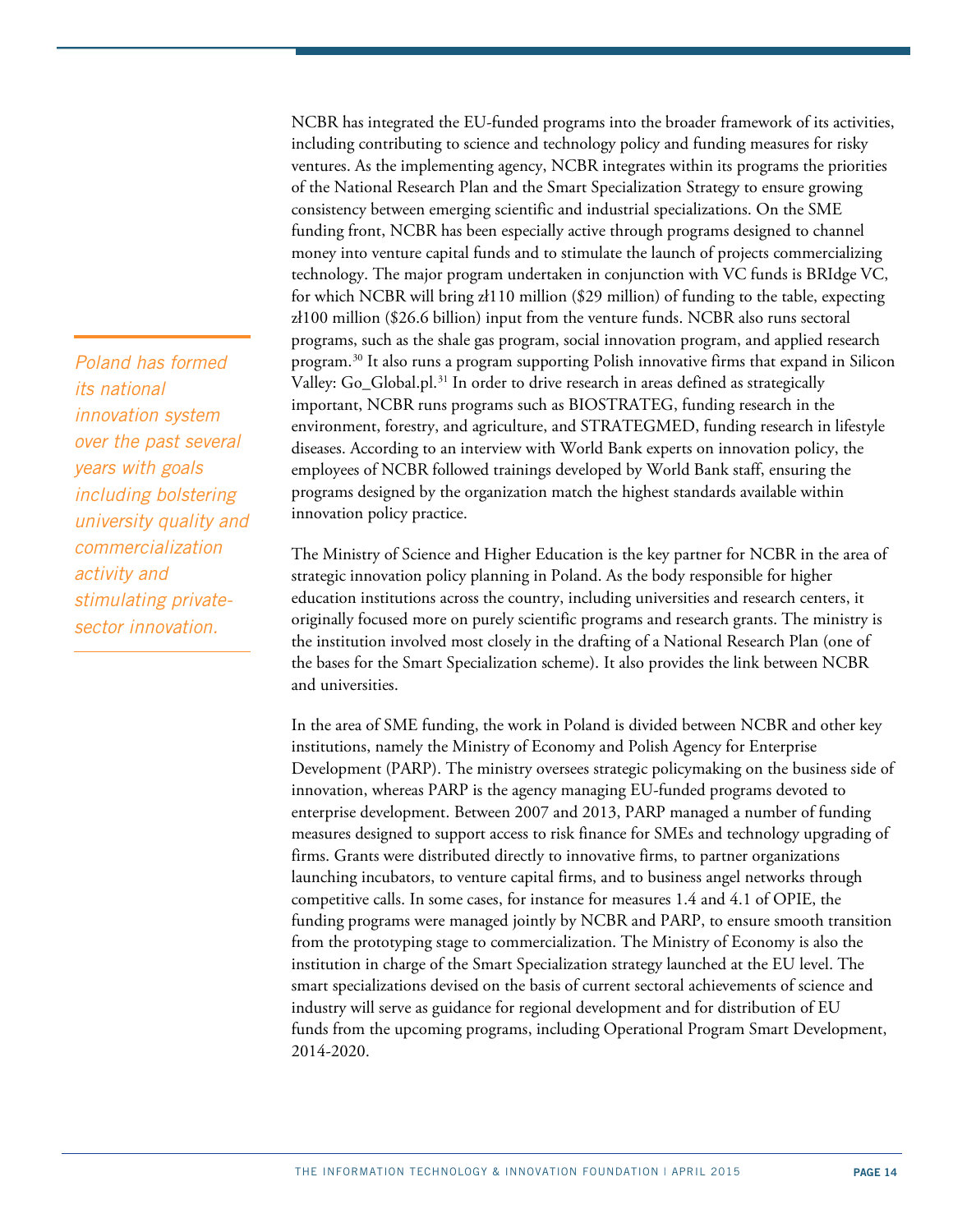Weresa classifies Poland as a "catching-up National Innovation System.["32](#page-15-31) She underlines Poland's strength in terms of financing for education, yielding Poland's competitive strength in human capital. However, alongside many experts, she also points out that resources devoted to innovativeness are very low in Poland and that within the system there are organizational issues that may only be addressed through systemic solutions. Poland suffers from a rather poor environment for business, ranking only 45 in the World Bank's *Doing Business* rankings. [33](#page-15-32) While the Polish workforce is generally well-educated, the scientific excellence of Polish universities tends not to be very well evaluated—only six Polish universities are ranked in the QS World University Rankings, with University of Warsaw ranked 338 and Jagiellonian University ranked 376. Many researchers, including Hausner et al. and Rybiński see the need for more strategically oriented innovation policy in Poland, with a better use of the EU funds, distributed through more flexible and less bureaucratic programs.<sup>[34](#page-15-33)</sup>

#### **CONCLUSION**

Countries' innovation foundations differ significantly in scale, and their size does not always correspond to that of the economy of their country; but where they are fundamentally similar is in a common, if not ubiquitous, set of goals—policy, SME support, research, and network development/management—and in the fact that most are at least 10 years old.

The significance of this will not be lost on anyone who has dealt with government appropriations or investment. Many of these organizations may be young, but it is not too early to start asking if they have begun to earn back the initial investments that founded them. Some countries have already commissioned evaluations of their innovation entities, as in the case of Sweden and Finland noted above; others are moving in that direction. The European Commission has also recognized the importance of peer exchange of best practices, with the past European Research Area Committee (ERAC) Peer Reviews (for instance for Denmark and Spain) and the new Policy Support Facility enabling easier conduct of further peer reviews of innovation systems and mutual learning between EU member states on best practices in innovation policy.<sup>[35](#page-15-34)</sup> The Great Recession and its financial effects, particularly the imposition of austerity programs, create an added impetus for evaluation of return on investment, and, with or without an official evaluation, place innovation entities at particular risk; NESTA, the UK's innovation foundation, had to engage in some deft maneuvering after the British general election of 2010 to avoid being part of the so-called "bonfire of the QUANGOS" (quasi-autonomous non-governmental organizations), despite its independent budget and character (it is now a wholly independent charity).

Finland's Tekes may prove to be an exceptional innovation entity; it may also prove to be exemplary in the fullest sense of the word. If the younger generation of innovation entities delivers returns on the same order as Tekes, the question for governments with such organizations (and, much more sharply, for governments without) is not whether they can afford to preserve and support an innovation entity—it is whether they can afford not to do so.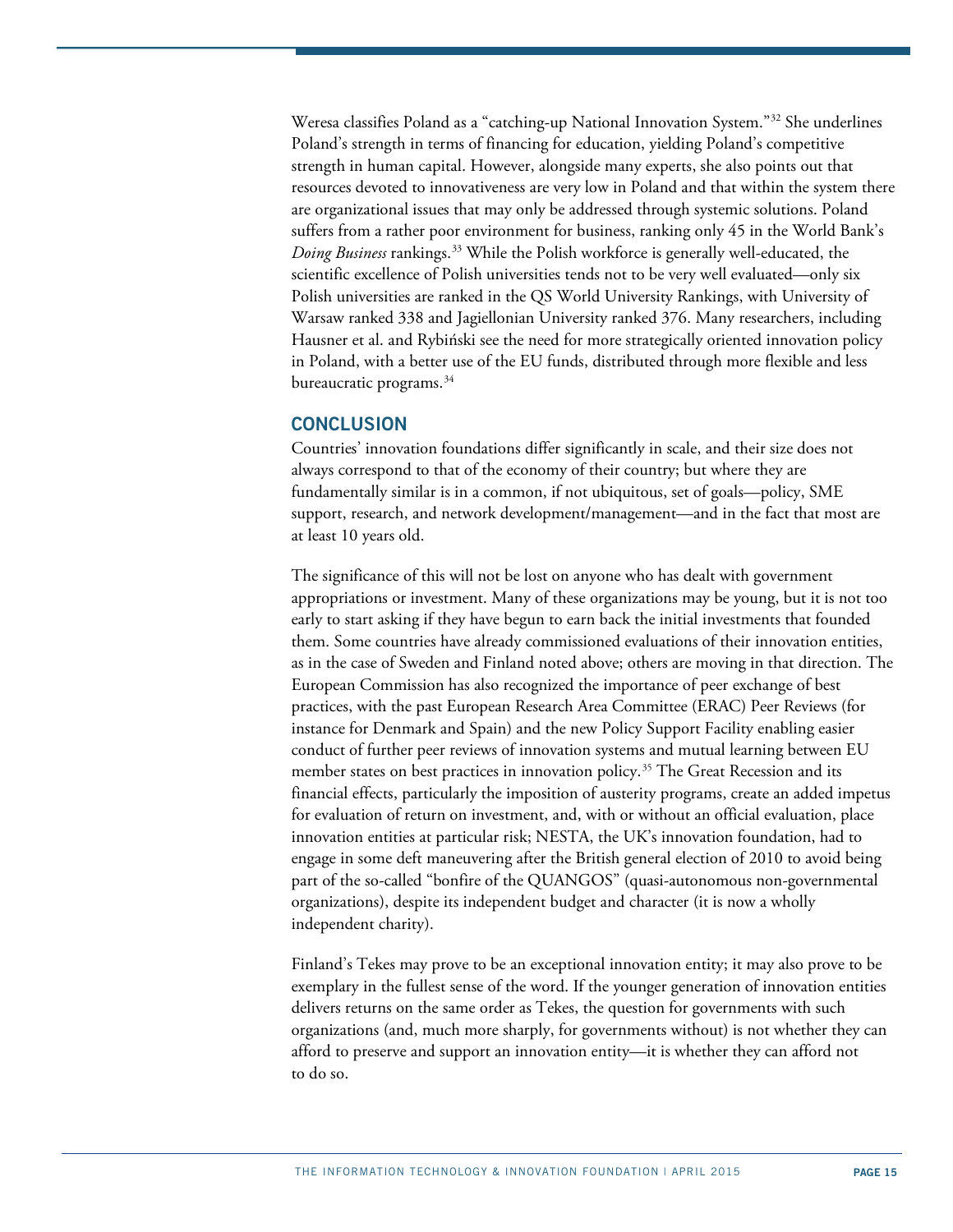## <span id="page-15-28"></span>**ENDNOTES**

- <span id="page-15-29"></span><span id="page-15-0"></span>1. Executive Office of the President, *A Strategy for American Innovation: Securing Our Economic Growth and Prosperity* (The White House, February 2011), http://www.whitehouse.gov/sites/default/files/uploads/InnovationStrategy.pdf.
- <span id="page-15-31"></span><span id="page-15-30"></span><span id="page-15-1"></span>2. Stephen Ezell, "Cameron Calls for 'Modern Industrial Strategy' to Help Britain Win Race for Global Innovation Advantage," *The Innovation Files* (blog), ITIF, November 13, 2012, http://www.innovationfiles.org/cameron-calls-for-modern-industrial-strategy-to-help-britain-win-racefor-global-innovation-advantage/.
- <span id="page-15-32"></span><span id="page-15-2"></span>3. Authors' analysis; Organization for Economic Cooperation and Development (OECD), "OECD Science, Technology, and Industry Outlook" (Paris, France: OECD, 2014), http://www.oecd.org/sti/oecd-science-technology-and-industry-outlook-19991428.htm.
- <span id="page-15-33"></span><span id="page-15-3"></span>4. Robert D. Atkinson and Howard Wial, "Boosting Productivity, Innovation, and Growth Through a National Innovation Foundation" (Brookings / ITIF*,* April 2008), http://www.itif.org/files/NIF.pdf.
- <span id="page-15-34"></span><span id="page-15-4"></span>5. Agencia Nacional de Investigación e Innovación, "Agencia Nacional de Investigación e Innovación Brochure," http://www.anii.org.uy/imagenes/brochure.pdf.
- <span id="page-15-5"></span>6. Sandra Quesada, "Uruguay's Economic Recovery through Innovative Policies," *Center For International Finance & Development* (blog), University of Iowa College of Law, July 7, 2011, http://uicifd.blogspot.com/2011/07/uruguays-economic-recovery-through.html.
- <span id="page-15-6"></span>7. Taiwan Industrial Research Institute, "About Us," https://www.itri.org.tw/eng/Content/Messagess/contents.aspx?SiteID=1&MmmID=6177315216616724 77.
- <span id="page-15-7"></span>8. Taiwan Industrial Research Institute, *ITRI 2010 Annual Report* (ITRI, 2010), 6.
- 9. "About us," Taiwan Industrial Research Institute.
- <span id="page-15-10"></span><span id="page-15-9"></span><span id="page-15-8"></span>10. Correspondence with Mr. Sean Wang, President of International Offices of ITRI International, Inc.
- 11. Denis Fred Simon, "Taiwan, Technology Transfer and Transnationalism: The Political Management of Dependency" (dissertation, UC Berkeley, 1980).
- <span id="page-15-11"></span>12. Switzerland Commission for Technology and Innovation (CTI), "CTI in Brief 2011" (CTI, June 2012),  $\mathcal{L}$
- <span id="page-15-13"></span><span id="page-15-12"></span>13. Ibid., 3-7.
- 14. Ingrid Kissling-Näf, "Swiss Innovation Promotion Agency CTI" (PowerPoint presentation, Berne, Switzerland, April 30, 2009), 8, http://indo
	- swiss.epfl.ch/files/content/sites/indoswiss/files/users/168979/public/ISJRP%202008- 2011/News%20&%20Events/NSC%20Meeting%20Berne%2030042009/Presentation%20CTI.pdf.
- <span id="page-15-14"></span>15. CTI, "CTI in Brief 2011," 11.
- <span id="page-15-15"></span>16. Ibid., 16.
- <span id="page-15-17"></span><span id="page-15-16"></span>17. CTI, "Annual Report: Innovation Promotion Agency" (CTI, 2009), 4.
- 18. European Commission, Enterprise and Industry, "Innovation Union Scoreboard" (European Commission, 2011), 8, http://ec.europa.eu/enterprise/policies/innovation/files/ius-2011\_en.pdf.
- <span id="page-15-18"></span>19. Kissling-Näf, "Swiss Innovation Promotion Agency CTI."
- <span id="page-15-19"></span>20. Finnish Ministry of Employment and the Economy (MEE), *Evaluation of Tekes: Final Report* (MEE, June 2012), 24, 37, http://www.tem.fi/files/33176/TEMjul\_22\_2012\_web.pdf; Robert D. Atkinson and Scott Andes, "The Atlantic Century II: Benchmarking U.S. and EU Innovation and Competitiveness" (ITIF, July 2011), http://www.itif.org/files/2011-atlantic-century.pdf .
- <span id="page-15-20"></span>21. Tekes, *Tekes Annual Review 2011* (Tekes, 2011), 18,
- http://www.tekes.fi/globalassets/julkaisut/annual\_review\_2011.pdf.
- 22. Ibid., 11.
- <span id="page-15-23"></span><span id="page-15-22"></span><span id="page-15-21"></span>23. Ibid., 6.
- 24. MEE, *"License to SHOK?": External Evaluation of the Strategic Centers for Science, Technology, and Innovation"* (MEE, January 2013), 4-5, http://www.tem.fi/files/35639/TEMjul\_1\_2013\_web.pdf.
- <span id="page-15-24"></span>25. MEE, *Evaluation of Tekes: Final Report*, 36.
- <span id="page-15-26"></span><span id="page-15-25"></span>26. Tekes, *Tekes Annual Review 2011,* 8.
- 27. MEE, *Evaluation of Tekes: Final Report*, 29.
- <span id="page-15-27"></span>28. Ibid.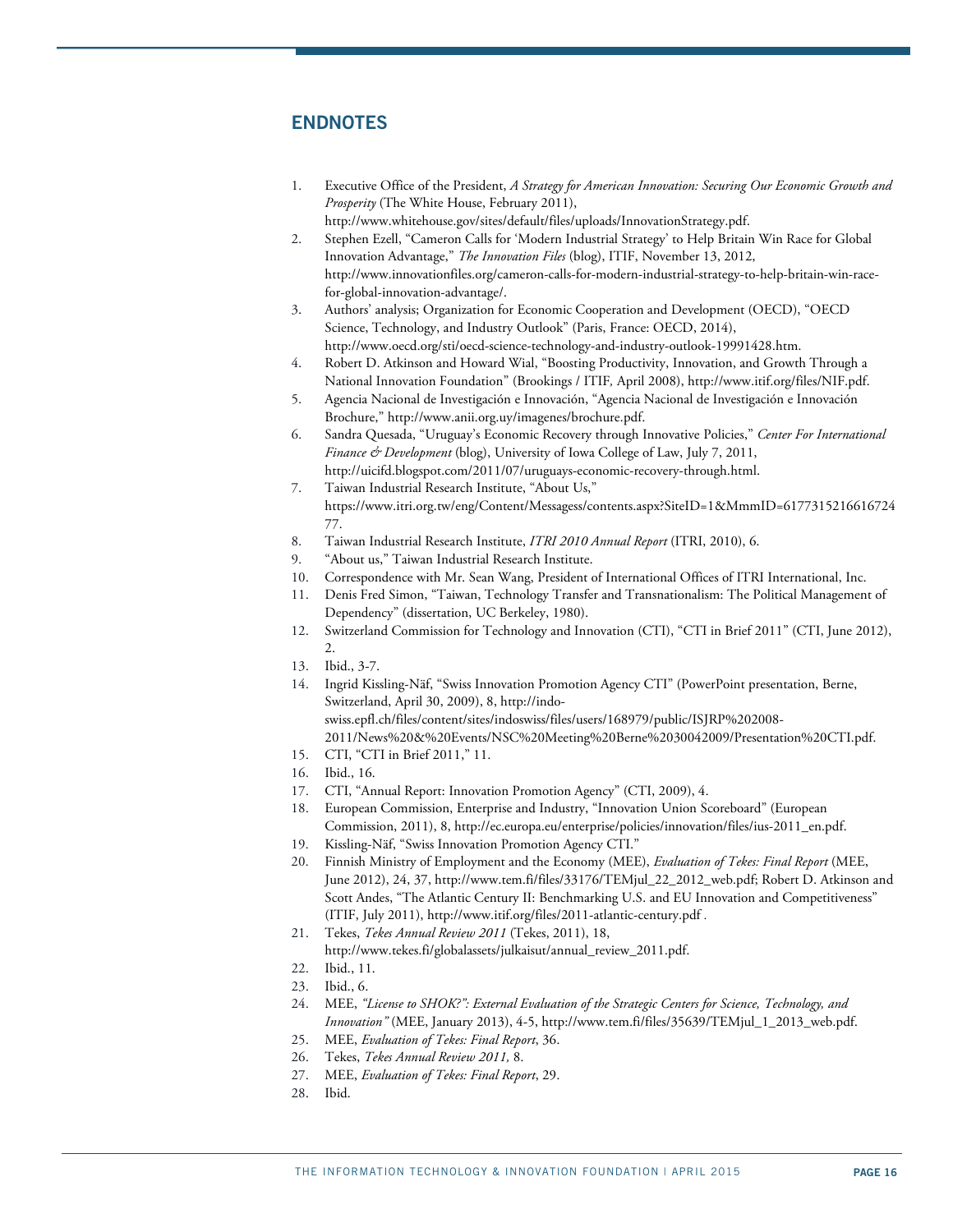- 29. "About Us," on the Poland National Center for Research and Development website, http://www.ncbir.pl/fundusze-europejskie/.
- 30. "Programy krajowe," on the Poland National Center for Research and Development website, http://www.ncbir.pl/programy-krajowe/.
- 31. "Aktualnosci," on the Poland National Center for Research and Development website, http://www.ncbr.gov.pl/programy-krajowe/goglobal/aktualnosci/.
- 32. M. Weresa, "Systemy innowacyjne we współczesnej gospodarce" (Innovation systems in the modern economy) (Oficyna Wydawnicza Szkoły Głównej Handlowej w Warszawie, 2012), 51.
- 33. World Bank, *Doing Business 2015: Going Beyond Efficiency, Poland* (World Bank Group, 2014), http://www.doingbusiness.org/~/media/giawb/doing%20business/documents/profiles/country/POL.pdf.
- 34. K. Rybiński, "Zmiany innowacyjności Polskiej gospodarki w latach 2006-2012" (Changes in Poland's Innovation Economy 2006-2012)Polskie Stowarzyszenie Prointegracyjne Europa, (2014), http://kongresig.pl/wp-

content/uploads/Raport\_Konkurencyjna\_Polska\_Jak\_awansowac\_w\_swiatowej\_lidze\_gospodarczej.pdf. 35. Ministry of Science, Innovation and Higher Education, "ERAC peer review of the Danish research and

innovation system" (European Commission, September 27, 2012), http://erawatch.jrc.ec.europa.eu/erawatch/opencms/information/country\_pages/dk/policydocument/polic ydoc\_0014; European Commission, "ERAC Peer Review of the Spanish Research and Innovation System" (European Commission, August 2014), http://ec.europa.eu/research/innovationunion/pdf/erac/es\_\_peer\_review\_report\_\_2014.pdf; European Commission, "Commission helps EU Member States reform their research and innovation systems," news release, March 3, 2015, http://ec.europa.eu/research/index.cfm?pg=newsalert&year=2015&na=na-030315.